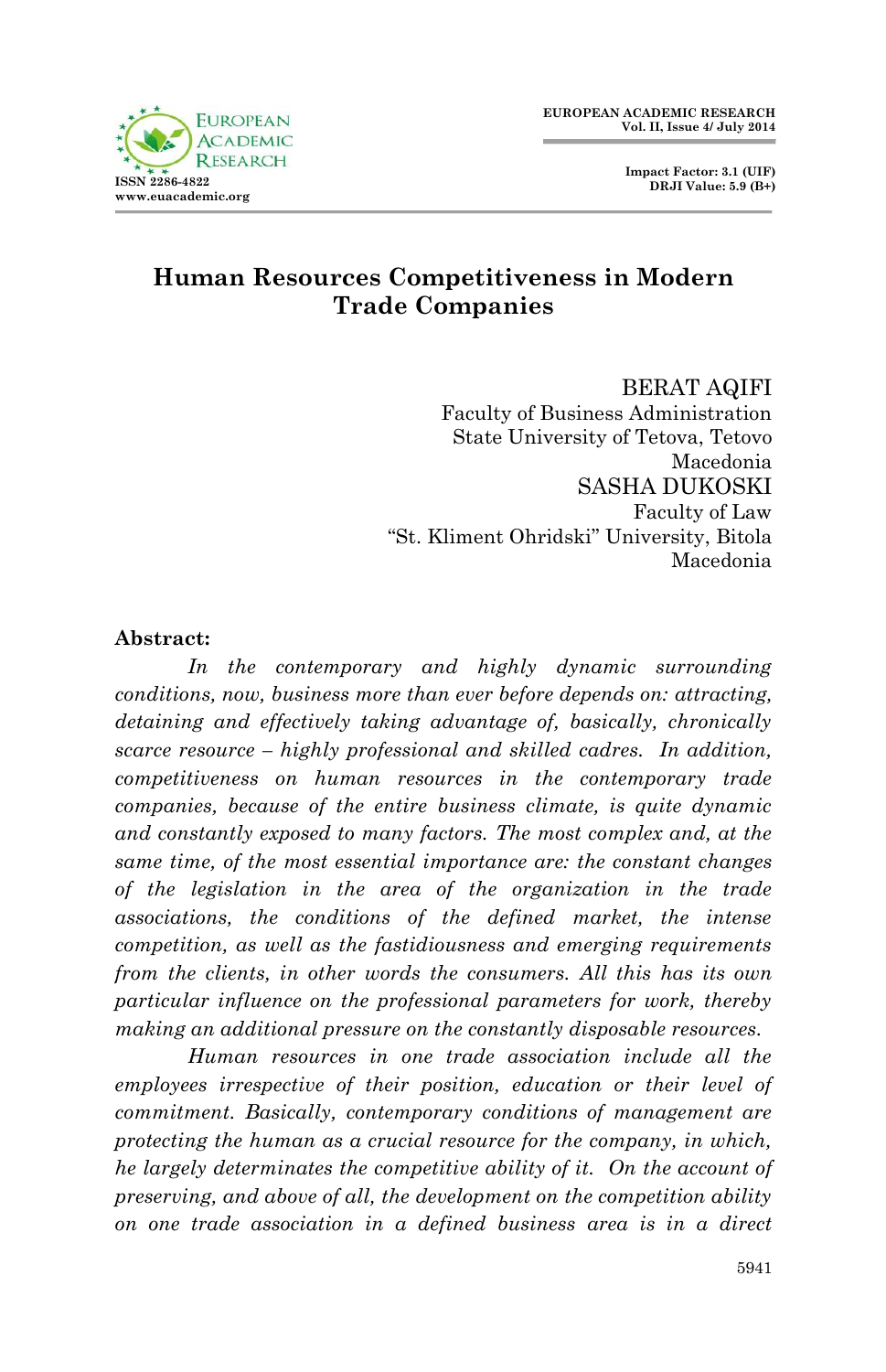*interaction of instigation: new standards, skills, knowledge and ethics in business. All that is a precondition for survival and need as long as there is a wish to achieve success in more intense conditions for work and survive on the only relevant place where all that is valued – the market.*

**Key words:** trade associations, human resources, business, market.

## **Introduction**

The Macedonian legislation defines the following types of trading companies: General Partnership; Limited Partnership; Limited Liability Company; Joint-Stock Company; Limited Partnership by Stock. Over 95% of trade companies in the Republic of Macedonia are registered as limited liability companies. This type of companies fits the most in small and medium businesses.

Of most importance, regarding the aspect of competitiveness in the market, and by that, the possibility of developing and advancing the human resources in certain companies are Joint-stock companies. A Joint-Stock Company is a company where stockholders participate with their share of deposits in the principal capital, which is divided into stocks. Stockholders do not share the liabilities of the stock company (LTC. Article 270).

Modern principles of managing trade companies and their successful placement in the market principles of the surroundings comply with the common notion: "Corporate governance." In a broader sense, we're talking about the way how to bring balance to the interests, which in relation to a certain company exist amongst different people and entities. It notes the system which defines and accomplishes company's goals; its risks are assessed in order to choose the tactics for achieving good performances. Companies with good corporate governance create values and provide a system of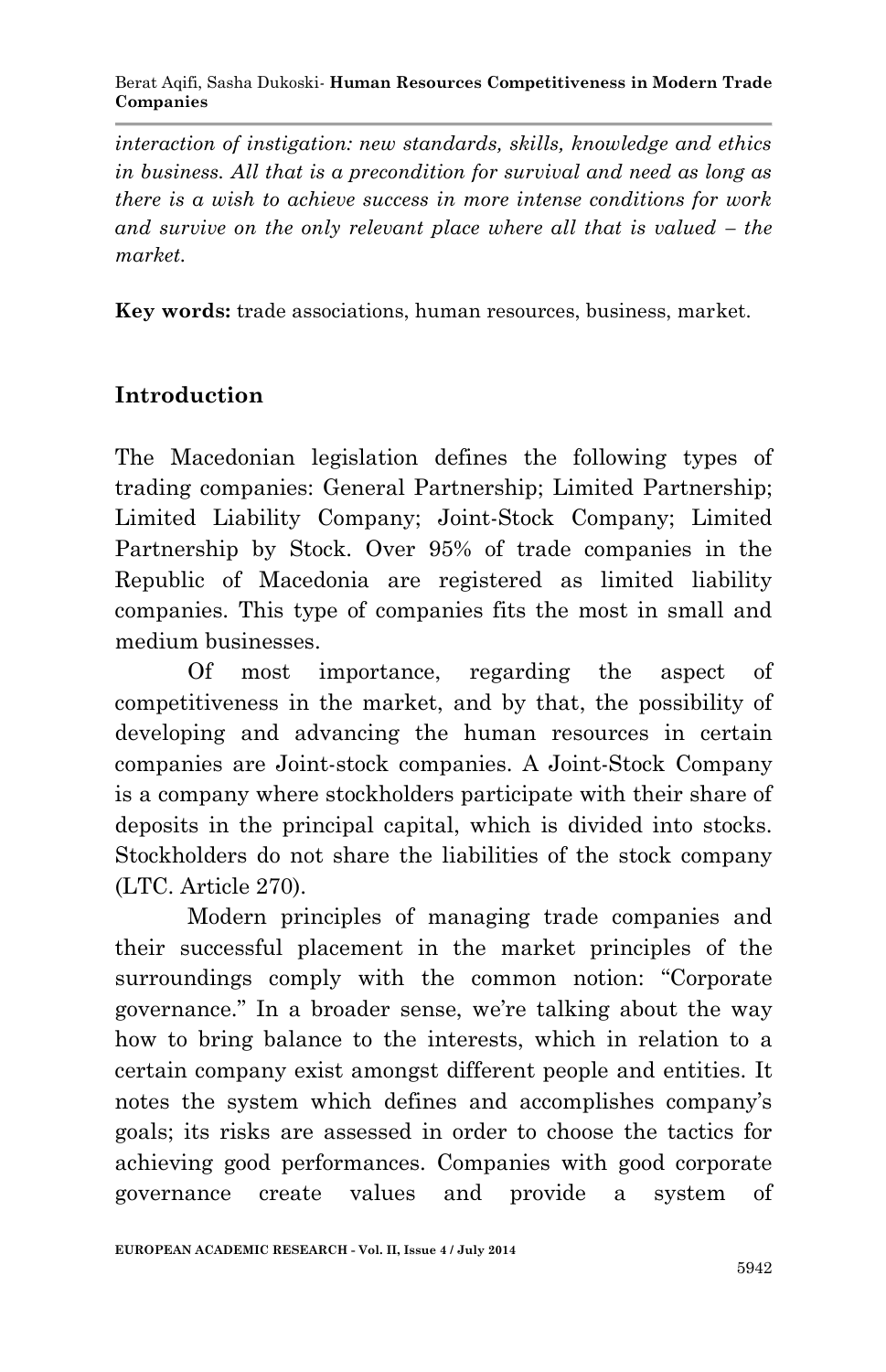responsibilities and control suitable to face the risk undertaken. Such companies are dedicated to introducing and applying management experiences based on integrity, experiences of interest to all stakeholders, including stockholders, employees, clients, suppliers, potential investors and the social society the company operates in. In other words, good corporate governance provides harmony amongst all parties' relations, whose interests are in any way mutually related to the company and of course human resources as its inevitable part.

Under the term corporate governance are built elements related to a number and variety of structures, systems, processes and responsibilities. So, according to James D. Wolfensohn: "Corporate governance means promoting fairness, transparency and responsibility" (James D., 1999).

On the other hand, according to Professors Andrei Shleifer and Robert W. Vishny (University of Chicago): "Corporate governance deals with the ways in which suppliers of finance to corporations assure themselves of getting a return on their investment" (Andrei Shleifer, Robert W. Vishny; 1997).

Adrian Cudbury, thinks that "Corporate Governance is concerned with holding a balance between economic and social goals and between individual and communal goals. The corporate governance framework is there to encourage the efficient use of resources and to equally require accountability for the stewardship of those resources. The aim is to align as nearly as possible the interests of individuals, corporations and society" (Adrian Cudbury, 2000).

A common denominator to all of this is the fact that corporate governance is a term referring to the relationships and roles established between all parties, whose interests are somehow related to some certain company. This includes the stockholders, supervisory board, managing board, managers, employees, clients, suppliers, the government and the social society. Efficient corporate governance means that roles and relationships, established within the frameworks of such a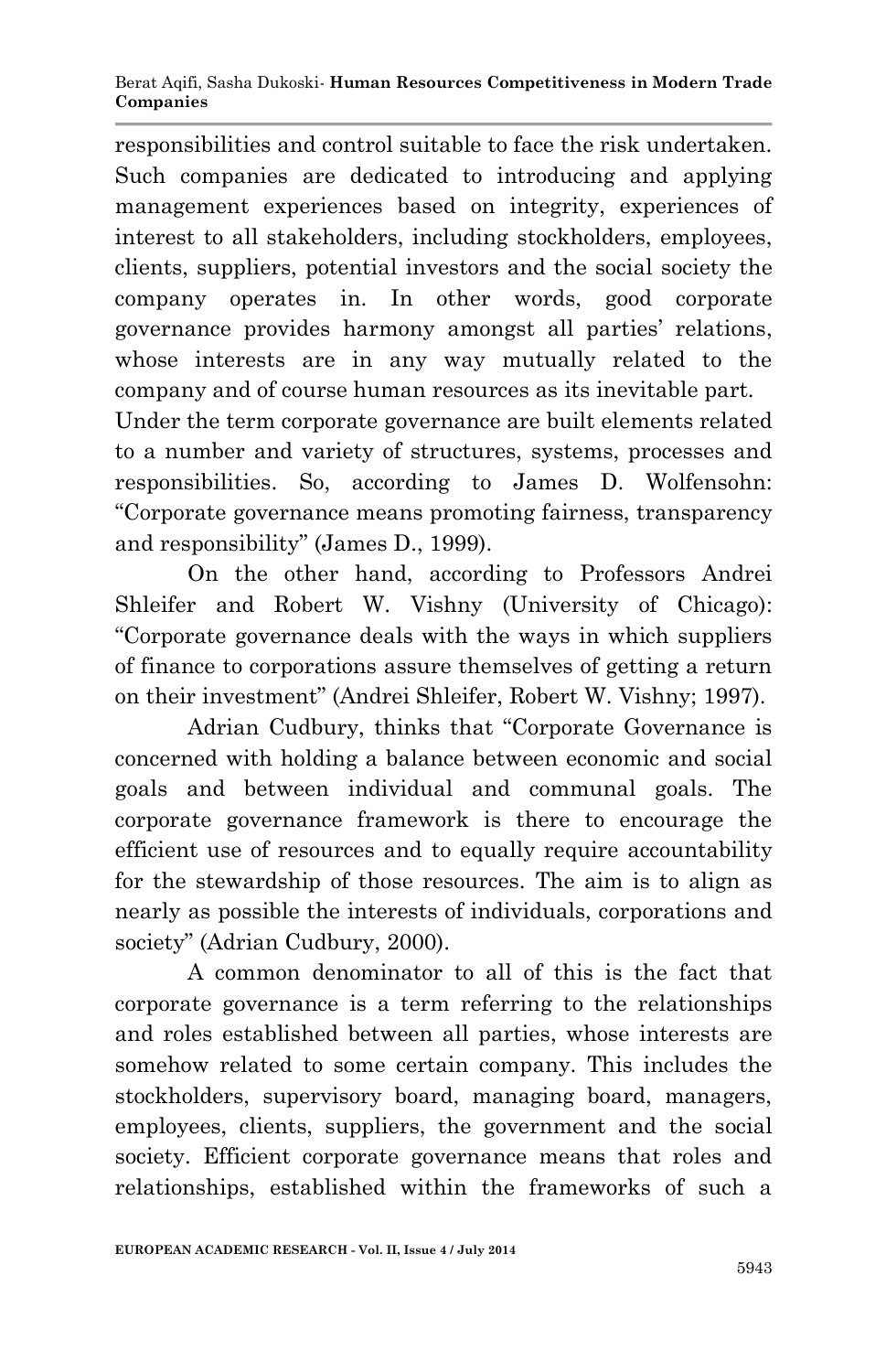company structure, be as much as possible non-conflicting and more ethical. Relations of the managing board and of the management with the stockholders must be based on honesty; their employee rapports need to be defined by fairness, good civic ethics and law-abiding. In this sense, the most important responsibilities of the management are strategic planning, risk management and utmost use of existing resources, including human resources, too.

The role of the managing board (or supervising board) who's most important responsibility is to choose a professional and ethical CEO, to supervise his and the work of the rest of the management and make sure the management is in compliance with company's standards. It is in company's interest that the employees are treated justly and fairly. The company needs to enforce a policy of adequate remuneration of the employees and their protection in the process and in relation to their work. Fair treatment of workers is one of the most important prerequisites of their motivation. Democracy is a very important element of good corporate governance towards employees (Handbook on Corporate Governance, 2009).

But, as a problem of free competition in managing human resources of one modern company are legal restraints regarding competition with certain types of trade companies. This way, in the Law of Trade Companies, several articles regulate the right of free competition, but also its possible restriction in cases when it is reflected negatively upon the work of trade companies.

# **Human Resources Management in Modern Trade Companies**

Managing existing human resources in a trade company is a responsible and dynamic process, which helps the company find individuals who possess desired educational and skill levels, and for the management to influence the conduct of the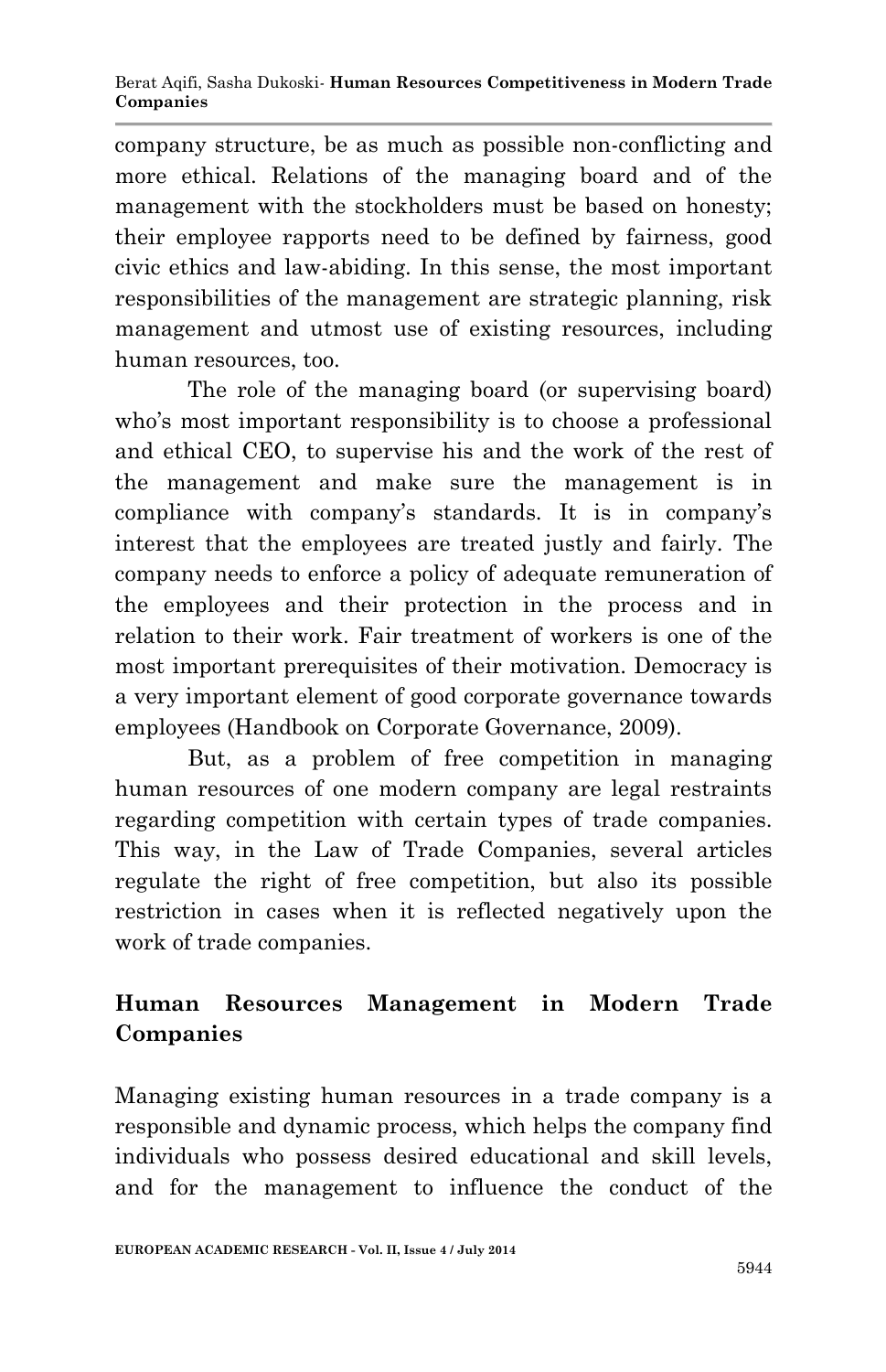individuals and the group, in order to achieve desired results. Management can be defined as a strategy and coherent approach in managing the most valuable assets of a company, respectively the people (individuals) working there and contribute to achieving its goals. Managing human potentials, as a certain work assignment and challenge, unites these work assignments and individual assignments related to each individual in particular, their meeting, selection, education, progress, as well as normal activities resulting from the legislation (insurance, protection, etc.).

The people, the human potential of one company and the human resources management are undoubtedly key words and a dominant preoccupation of modern managers and companies in general. Managing human resources has several meanings: scientific discipline; managerial assignment; given professional function in the company; specific philosophy of management and governance (Avlijaš, 2010).

Managing with human resources in trade companies is an important issue itself, going from the experience direction possessed by the existing human potential, correlating to company performance and strategic courses of planning and functioning of the company itself in the future. Employees (human potential) must be treated as an asset, a family to the company in which maximized worker capacities together with the managing team are in accordance with company's organization. Their individual potential skills must be taken into consideration when strategy decisions are made in planning human resources, which are in fact the concept and strategy of the company.

In further elaboration of the problem, before all the term: "Human resources" needs to be defined. It is indeed the overall knowledge, skill and ability, fulfilled with creative opportunities, motivation and fidelity that some trade company possesses. It is the overall intellectual and mental energy a company can engage in order to accomplish its goals and the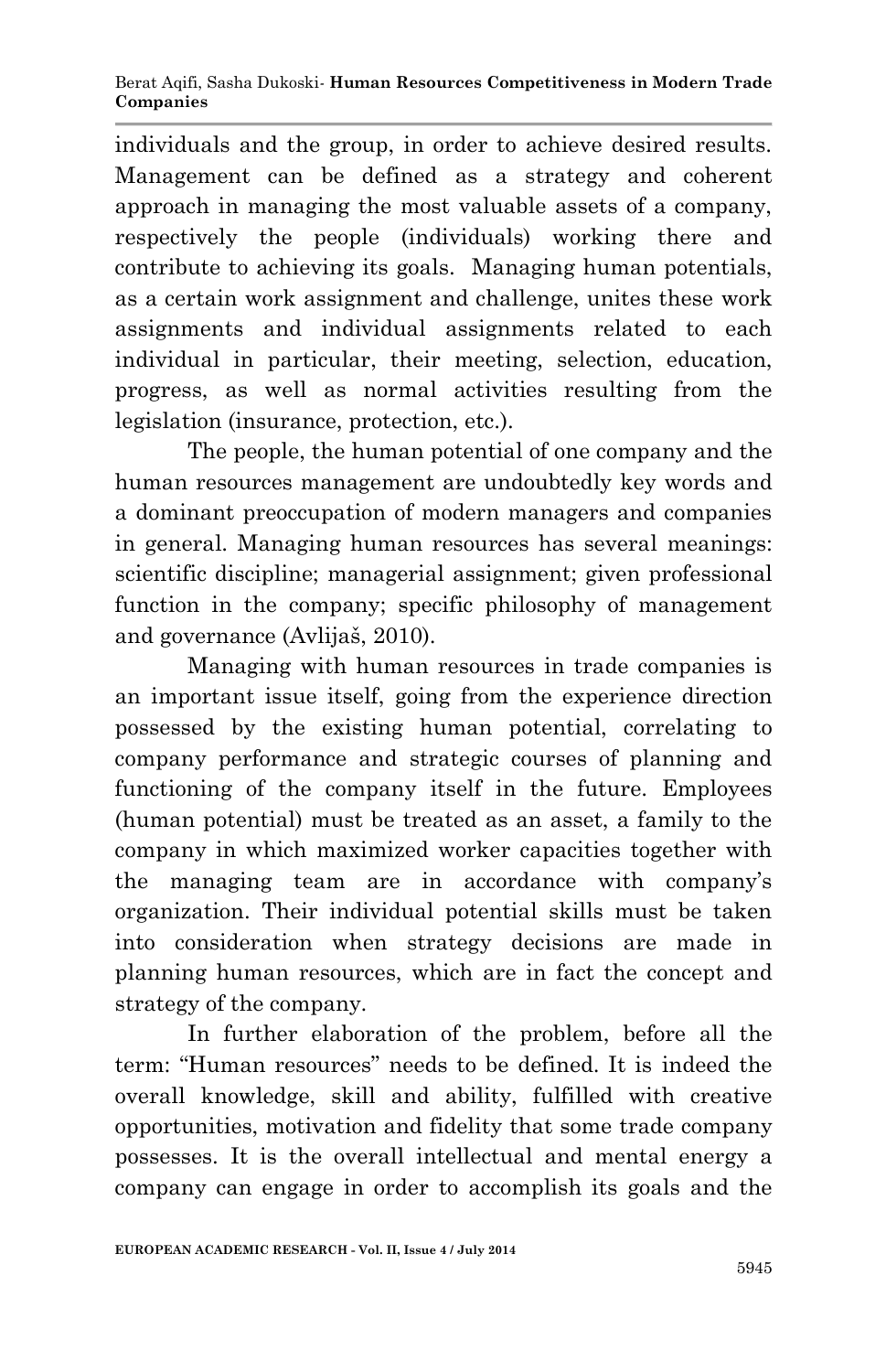overall development of action. Because of such a thing, managing existing human resources is a dynamic process comprised of a series of interconnected activities and duties given before the management and company, oriented at achieving the strategy for: an adequate number and structure of workers, their skills, knowledge and individual aptitudes and interests, motivation and form of conduct, necessary to achieve actual developmental and strategic goals of the company (Avlijaš, 2008).

The process of governance and management of human potential resource in a given company is made up of several basic sub-phases:

- Planning of human resources, through an analysis of internal factors (existing situation, expected need for certain professions and profiles, plans for a growth or reduction of company's capacities), external factors (work force market);
- Recruiting, through a provision of adequate alternatives of candidates for certain business operations, of course in accordance with the human resources plan;
- Selection of existing resources, through a permanent verification of knowledge possessed, but also the motivation for promotion into positions within the company;
- Presenting the work environment and the production process with, through familiarization with this environment (colleagues, responsibilities, business conduct and ethics of the company);
- Continuous training and advancement oriented at growing employee abilities in order to achieve greater efficiency and productivity for the company;
- Assessing the work performance of each individual in a certain work position, that is in correlation with standards or activities prescribed for that position;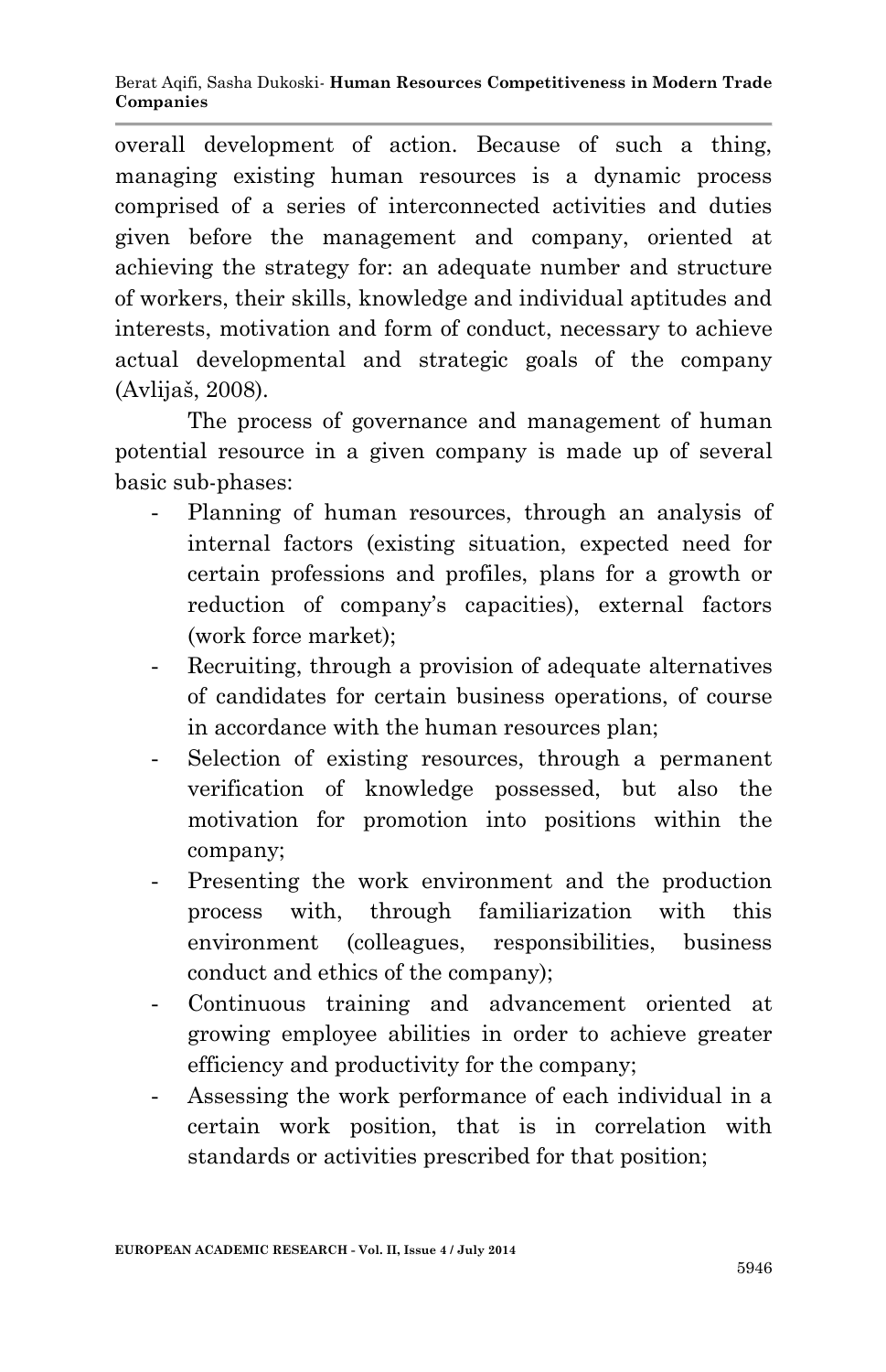Promotion, relocation, downgrading and discharge, as a common practice every employee should be faced with in a certain company.

Any of these measures and activities has a direct influence on planning human resources (Stoner J., Freeman E., 1989).

## **Human Resources as a Factor of Competitiveness for Trade Companies**

Competitiveness of trade companies in modern conditions of market rivalry depends on external and internal factors. Usually, external factors are of great importance in achieving competitiveness and it is more difficult to act upon. Internal or individual competitiveness of the human resources, based on their nature can be inherited and acquired. As advantages to inherited competitiveness of the staff are: skills (gift, talent, ingenuity), temperament, physical characteristics. As advantages to the acquired competitiveness of the available staff, certainly are considered: business skills (education, expertise, skills and capabilities), intelligence and culture, motivation oriented towards a specified activity, (to be able to articulate individual goals and tasks of the team), nature (to be able to manage their emotions, will, stress, jealousy), sociability, communication, organization, etc.

The strategic management of staff potential in a given company can identify a number of factors, defining the role of the personnel in a modern society. This way, with the rapid growth of the scientific and technological revolution, the nature and content of the work is changed dramatically. There is an increased demand for the highest professional skills in a job, all of which with less mechanical routine. Employees and managers nowadays are required to have a culture of communication, sense of teamwork, team spirit, and care for the company as a whole. Increasing employee demands, also,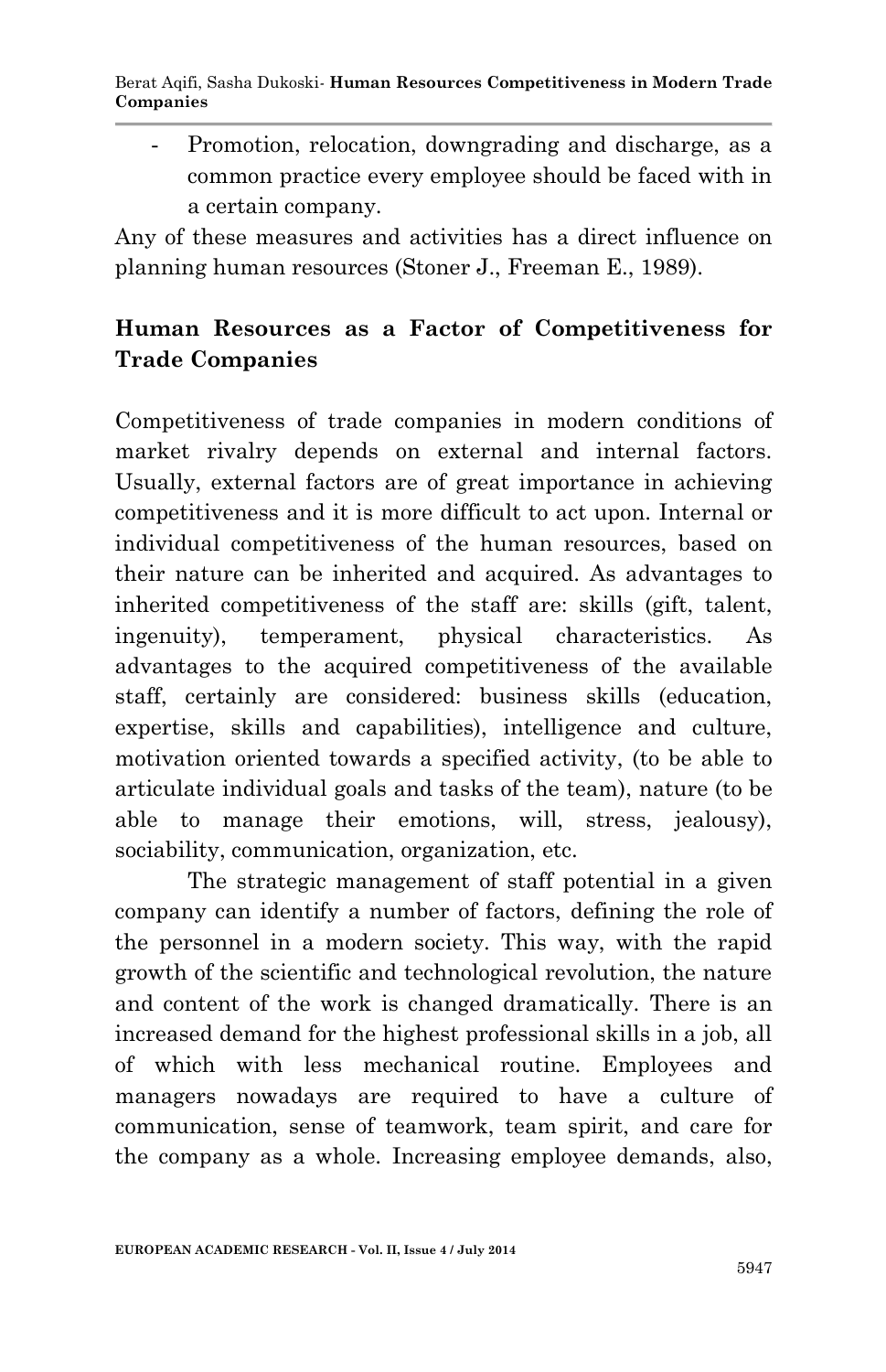means their increased role in the process of production (Thompson A. A., Strickland A., 1998).

Improving the educational structure of the personnel promotes change in control and increased importance of employee self-control. Modern technology and perfection in professionalism inevitably create a development where strict control over subordinates loses its meaning, so that the role of every individual manager or worker in implementing the strategy is of essential importance. Searching for new, effective ways to achieve strategic and financial goals – creativity, instead of work routine, a chance is given to controlled procreation and implementation of ideas, which would strengthen the competitive position of the company, in modern circumstances it is almost impossible (Bocharova T., 2003).

The dynamic change in the nature of customer demands, increase in competition, imposes the need for quick adjustment in changing conditions of the living environment. Changes in the macroeconomic environment, lead to great responsibility for the staff to quick decision making. A determinant factor in personnel's role in modern companies is the connection to changes in work organization frame. Today, it is not enough to just be a highly qualified specialist, but workers must be prepared to work as a team, to be able to reach a compromise in conflict situations.

Competitiveness has to do with strengthening the overall culture of the society, especially the employees. Work is not only a source of livelihood, but also a chance of expressing oneself, career (material wellbeing, social status, subjective feeling expressed as – satisfaction from work well done).

Efficient staff management is the most important factor in competitiveness among companies, which in turn enables economic success to be achieved. Employees are treated as a resource for the company, for what they must be motivated and in a parallel way developed and up-brought together with other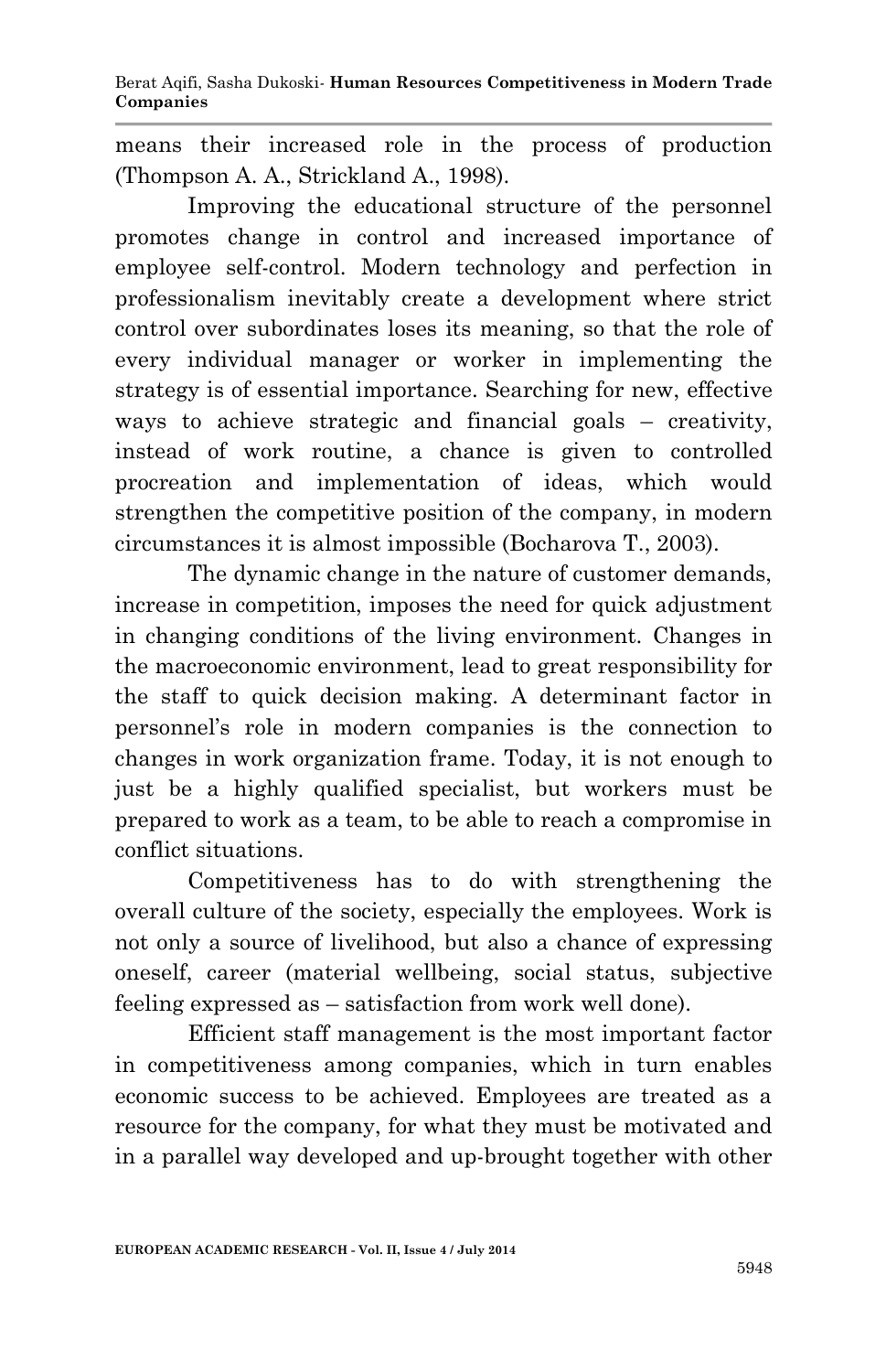resources, in order for the company to achieve the strategic goal (Балашов Ю., 2009).

Of crucial importance to employees as a resource of the modern company is sustainability, in other words, team's capability to maintain and further develop its potential through mobility and agility of the staff. Very often, sustainability is identified with the production team's stability, which is conflicting to individuals' desire to leave the collective independently or for violating the work discipline.

The change of personnel presents a specific movement of the workforce, due to employee dissatisfaction with the work position or organization dissatisfaction with a specific employee. Personnel fluctuation is one of the indicators leading to a discharge and affects company's stability and success. Thus, it would be quite dangerous if leaders were to leave (from the point of view of professionalism and inventiveness) and in their stead to come individuals of a different working method. In this case, the team would need time and significant effort to work together with the new boss (Egorshin A. P., 2006). Changing the personnel can affect the work of the company in different ways. Depending on company's capacity and permanent change of work positions, the influence could be of use, but it could also lead to loss of competitiveness and production decline. The qualification, on its hand expresses the individual characteristics of each employee. It, in fact shows the level of professional competence of the employee within a particular profession or specialty and is closely related to the complexity of the work and it reflects the qualitative features of the work effort which is manifested through certain stages of work process (Кибанов А. Я., 2006).

With regard to human resources' role in raising competitiveness of trade companies without a doubt, motivation plays its part. It represents the overall internal and external moving force awakening the man to inventiveness, determining thereby beforehand given parameters, with motivation to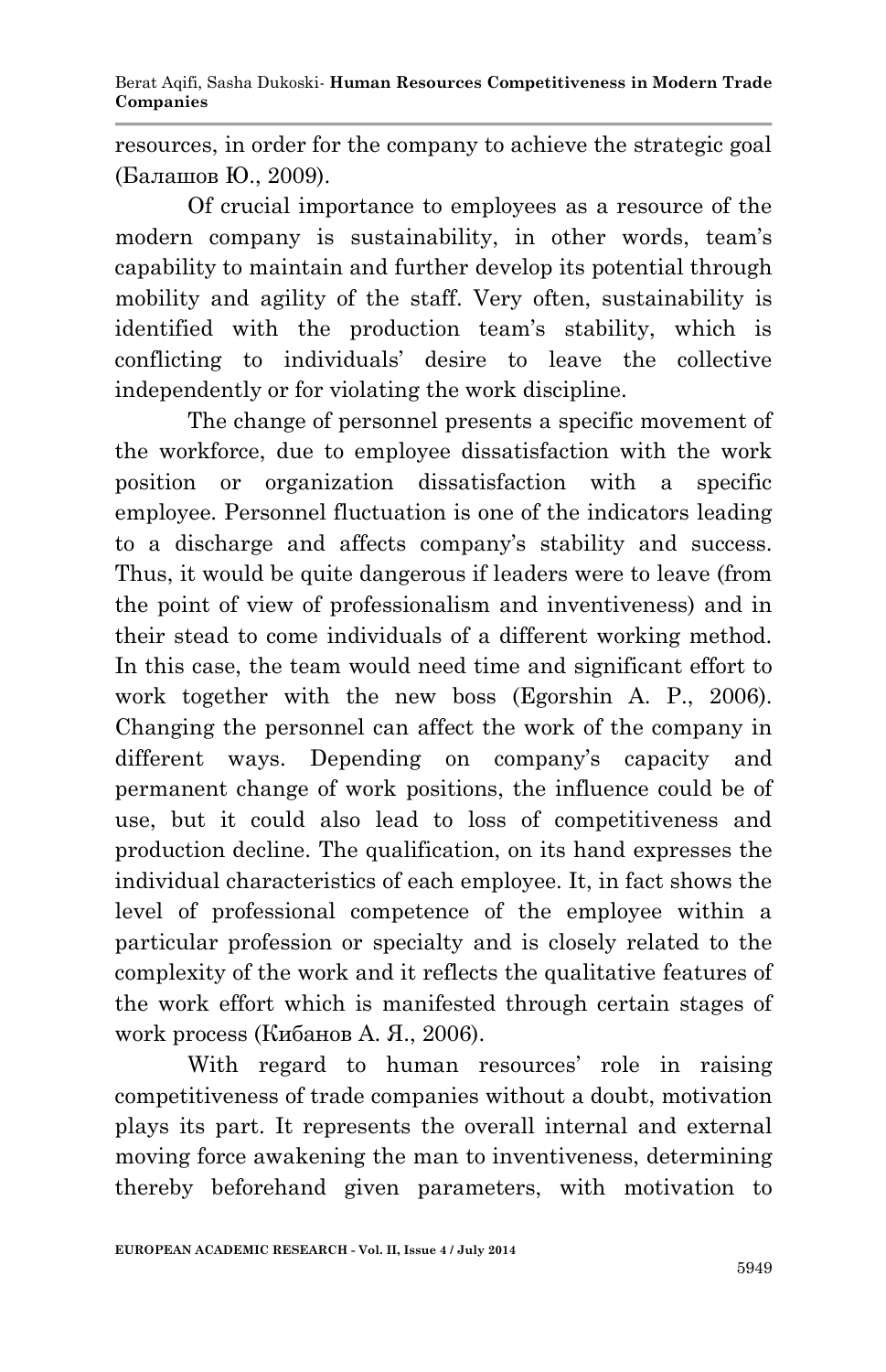achieve the set goals. Motivation's influence on the incentives of the human who is part of the production process in a company depends on a variety of factors and it depends on the individual approach to a large extent, which is on the other hand related to the feedback of this same activity (Семикова Н. С., 2007).

Of course, as a special segment affecting the quality of human resources in a company is stimulation. It is entirely different from motivation. It is a push for action or a motive for a certain type of human behavior and it is defined as: Coercion; Material motivation; Morale booster; Self-approval; Personnel policy.

The personnel policy is the most important segment in organized motivation and it is a set of fundamental principles implemented by the management of the company. It is an activity clearly preplanned to give shape to the collective, which in the most suitable way balances the goals and priorities of the company with existing personnel capacities (Марченко И., 2007).

In order to pursue modern trends in the market surroundings, it is necessary for the permanent personnel to go through continuous trainings and improvement of corporate knowledge. Staff training is an all-out activity within a common concept of training in a given company, thus being a goal for achieving systematic training of the personnel (Травин В. В., Дятлов В. А., 1995).

Education and training are in fact two sides of the same concept. Education is related to the development of human general intelligence that is part of a collective, while training is acquisition of knowledge that is directly related to the work that is being carried out. With this, training is aimed at: providing the company with enough employees whose professional qualities correspond entirely with production and business goals of the company. Herewith, the training has an important double function; use to the best of staff potential and motivation. Training goals seen from the points of view of the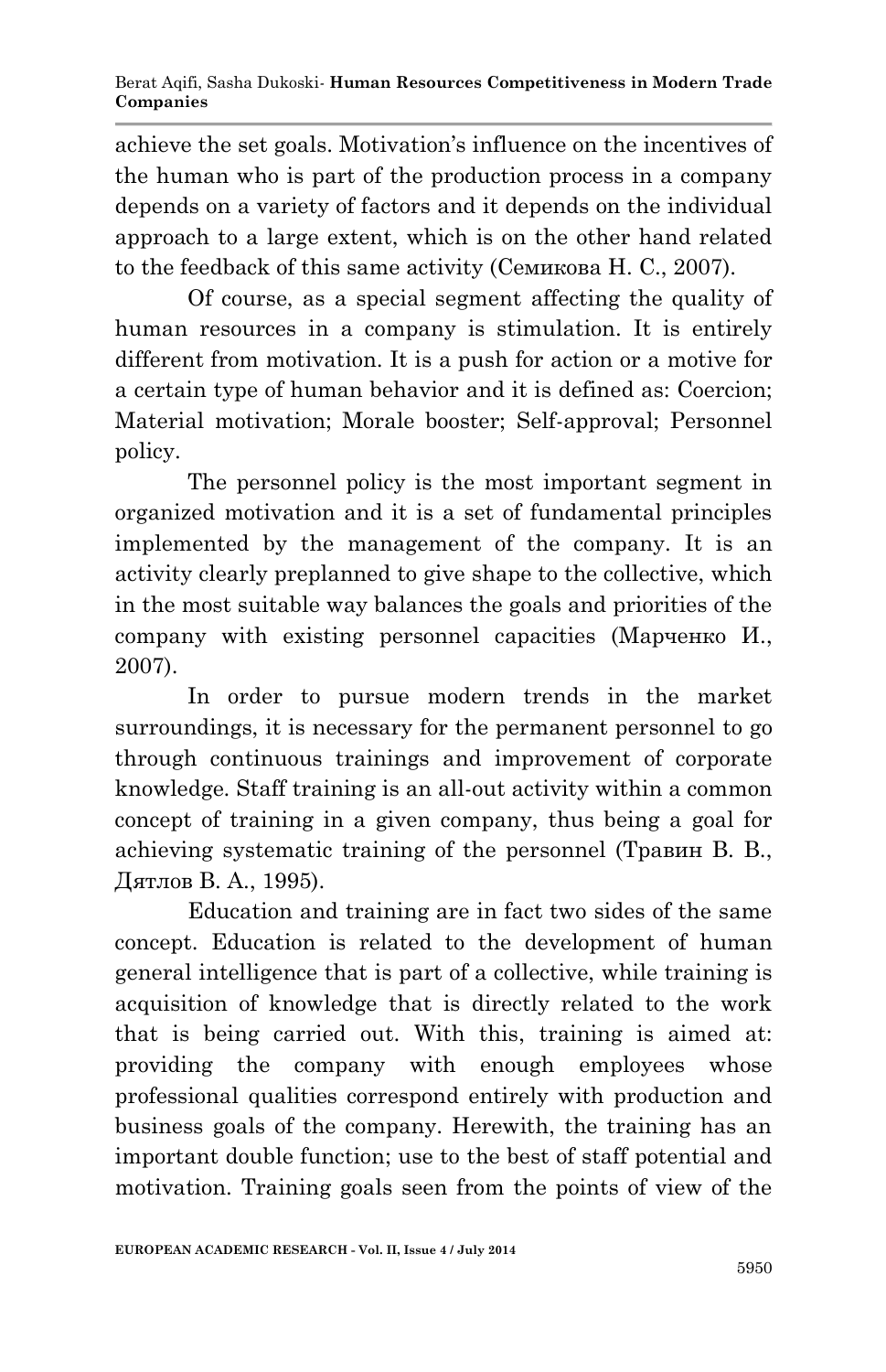employee and the employer (management) are different. In this case, there can be differed three types of activities: training, upgrading of skills and prequalification of the personnel. All of this, due to increasing the competitiveness of the personnel which the management of a certain company truly is in possession with, in cases of corporate governance of trade companies.

## **Conclusion**

Human resources in a trade company include all of the employees regardless of their position, education or level of engagement. Because of that, conserving, and first of all developing competitiveness of a trade company in a defined business environment is in direct interaction with introducing: new standards, skills, knowledge and ethics of a business operation.

All of that is a precondition for survival and need if success were aimed at in more keen conditions for work and survival of the only relevant place where all of it is evaluated – the market. Planning of human resources in a modern company needs permanent Recruiting, through a provision of adequate choices of candidates; Selection of existing resources, through a permanent verification; Introduction in the work environment and production process; Permanent training and development; Assessment of the work impact on each individual at a defined job position.

All of this leads to a conclusion that the staff potential in a company is a precondition for implementing modern principles and means for work, and the managing team which works in conditions of corporate governance must appreciate and take care of and permanently upgrade the competitiveness of the existing human resource, thereby not ignoring the possibility and need to hire new people.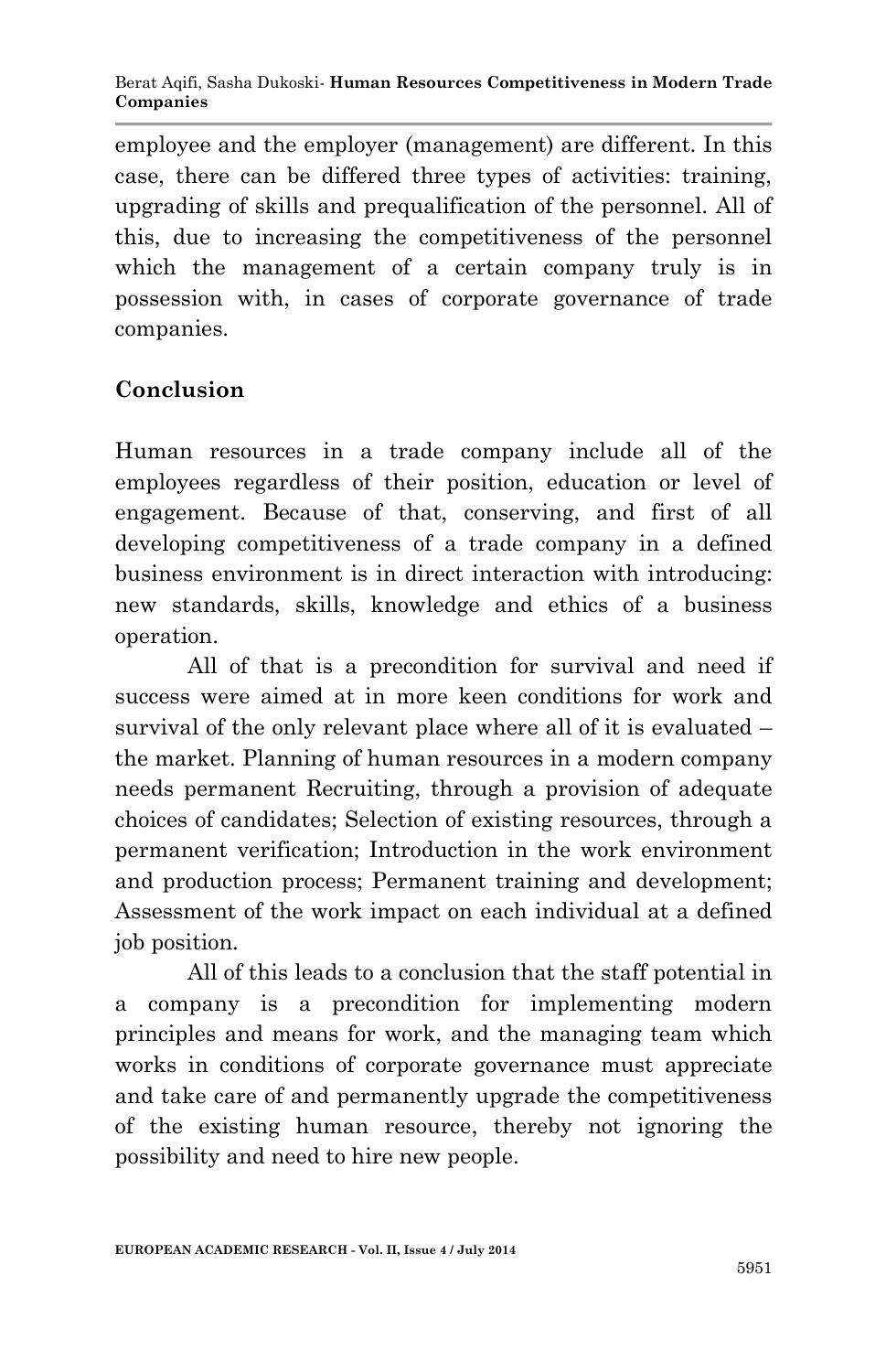Berat Aqifi, Sasha Dukoski*-* **Human Resources Competitiveness in Modern Trade Companies**

#### **BIBLIOGRAPHY**

- Avlijaš, R. 2010. *Preduzetništvo.* Beograd: Univerzitet Singidunum. pg. 217.
- Avlijaš, R. 2008. *Preduzetništvo i menadžment malih i srednjih preduzeća*. Beograd: Univerzitet Singidunum. str.172.
- Cudbary, Sir Adrian. 2000. *Global Corporate Governance Forum.* World Bank, 2000.
- Shleifer, Andrei and Robert W. Vishny. 1997. "Survey of Corporate Governance." *The Journal of Finance*, June 1997.
- Балашов, Ю.К. 2009. Мотивация и стимулирование персонала: основы построения системы стимулирования/ Ю.К. Балашов // Кадры предприятия. - 2009. -№1. - С.3
- Бочарова, Т. 2003. Как повысить конкурентоспособность организации? // Управление персоналом. - 2003. - №4. - С.38-39.
- Егоршин, А.П. 2006. Основы управления персоналом: Учебное пособие для вузов. - 2-е изд., перераб. И доп. - М.: Инфра-М, 2006. - 352 с.
- Wolfensohn, James D. for *Financial Times*, 21 June 1999
- Кибанов, А.Я. 2006. Основы управления персоналом: Учебник. - М.: ИНФРА-М, 2006.- 304 с.
- Кудрявцева, Е.И. 2007. Проблемы управления персоналом на предприятиях и в организациях малого и среднего бизнеса / Е.И. Кудрявцева // Управленческое консультирование. - 2007. -№4. - С.7
- Марченко, И. // Кадровик. 2007. Кадровый менеджмент. 2007. -  $N_2$  3
- Семикова, Н.С. 2007. Методы изучения социальной среды организации // Управление персоналом. - 2007. -№6. - С.11
- Stoner, J. and Freeman E. 1989. *Management*. Englewood Cliffs, NJ: Prentice Hall, p. 85.